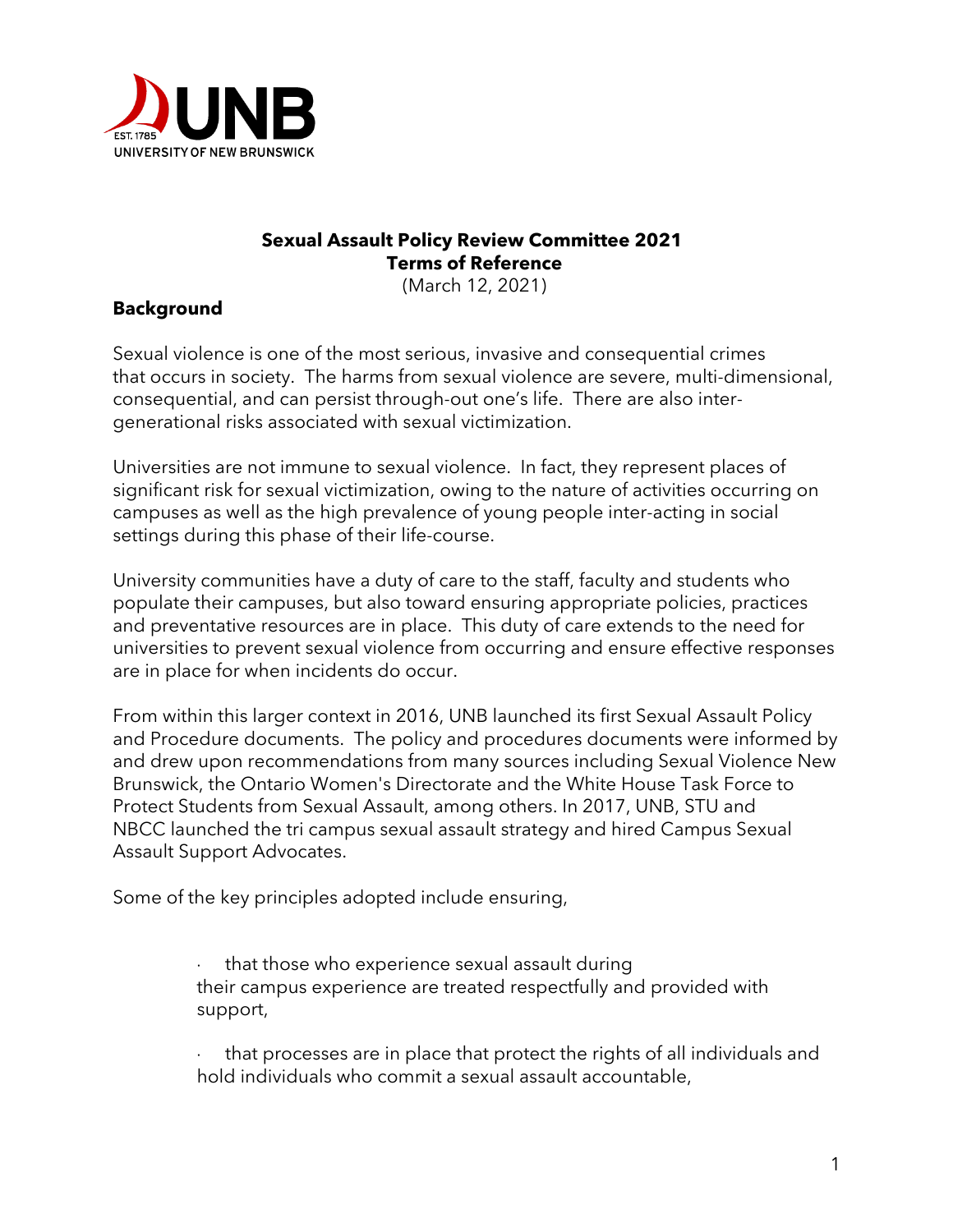· that UNB is providing awareness, educational and risk management programs that contribute to a safe environment.

Recognizing that addressing sexual violence is an evolving issue, the policy calls for a regular review of the policy and procedures to ensure we are providing the best support possible to survivors. In December 2020, UNB's President Dr. Paul Mazerolle convened a committee to undertake UNB's first review of the policy and procedures.

*Review of the Policy* As stated in the Sexual Assault Policy (https://www.unb.ca//fredericton/\_assets/documents/vp/sexualassaultpolicy.pdf)

"*This Policy shall undergo a full review by a Committee made up of representatives of university administration, employees and students, the Human Rights Officer, and the Associate Vice-President Academic (Learning Environment) or designate who will serve as chair. A full review will take place once every four years or upon request of the UNB Task Force on Campus Sexual Assault.*"

#### **Role of the Review Committee and Terms of Reference**

Reporting to the president, the overall role of this committee is:

1. To review, consult and recommend improvements to UNB's Sexual Assault Policy and Procedures.

2. In support of the Review, the committee will operate under the following terms of reference:

a. seek and assess feedback and engage with students, faculty, staff, Sexual Violence New Brunswick, among other groups in relation to the current responses to sexual assault at UNB;

b. access, examine and review current practices for responding to sexual assault incidents associated with the activities or business of the university with a view toward identifying best practices;

c. review current practices for managing data in cases of sexual assault;

d. identify areas whereby the responses to sexual assault at UNB could be improved or reformed;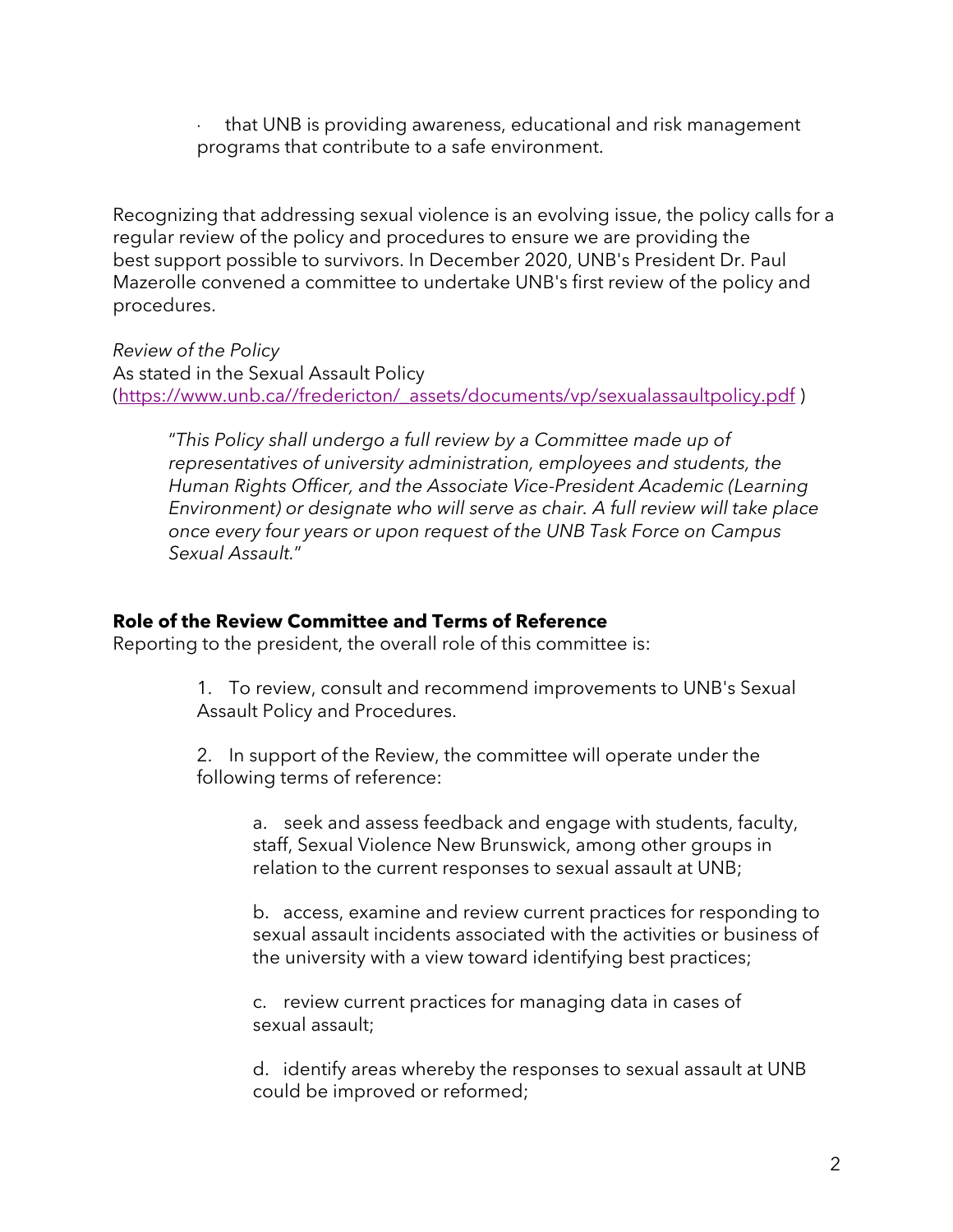e. assess opportunities and areas for improvements in education, awareness raising, and prevention;

f. recommend revisions or additions to policy, procedures and/or preventative responses to sexual violence at UNB.

3. In support of the review, the Committee will respect the confidential nature of work underway, and the overall need to maintain confidentiality. This will enable committee members and guests to feel safe to share sensitive information, and to speak freely during meetings with the understanding that information will not be shared outside of the meeting.

4. The Committee will produce a report with recommendations arising from the review to be submitted to the UNB president by September 1, 2021.

#### **Meetings**

The committee will meet at least once per month. Relevant briefing documents, the agenda and minutes will be circulated prior to each meeting.

## **Term of the Review Committee**

The committee will be established for an initial period of eight months, at which time the need for the committee to continue will be reviewed. A preliminary report including recommendations arising from the review will be submitted to the president by September 1, 2021.

# **Project Manager**

The project manager has overall responsibility for managing this project according to the above stated roles of the committee. This includes maintaining documentation for the benefit of the committee.

# **Decision-Making Process**

Any decisions or changes with respect to policy will need to go through the following approval process:

- 1. Recommended changes to be sent to the president.
- 2. The president will review and consult as required.

3. The president will bring recommendations to the appropriate committee(s) and also to the UNB Board of Governors for consideration and approval.